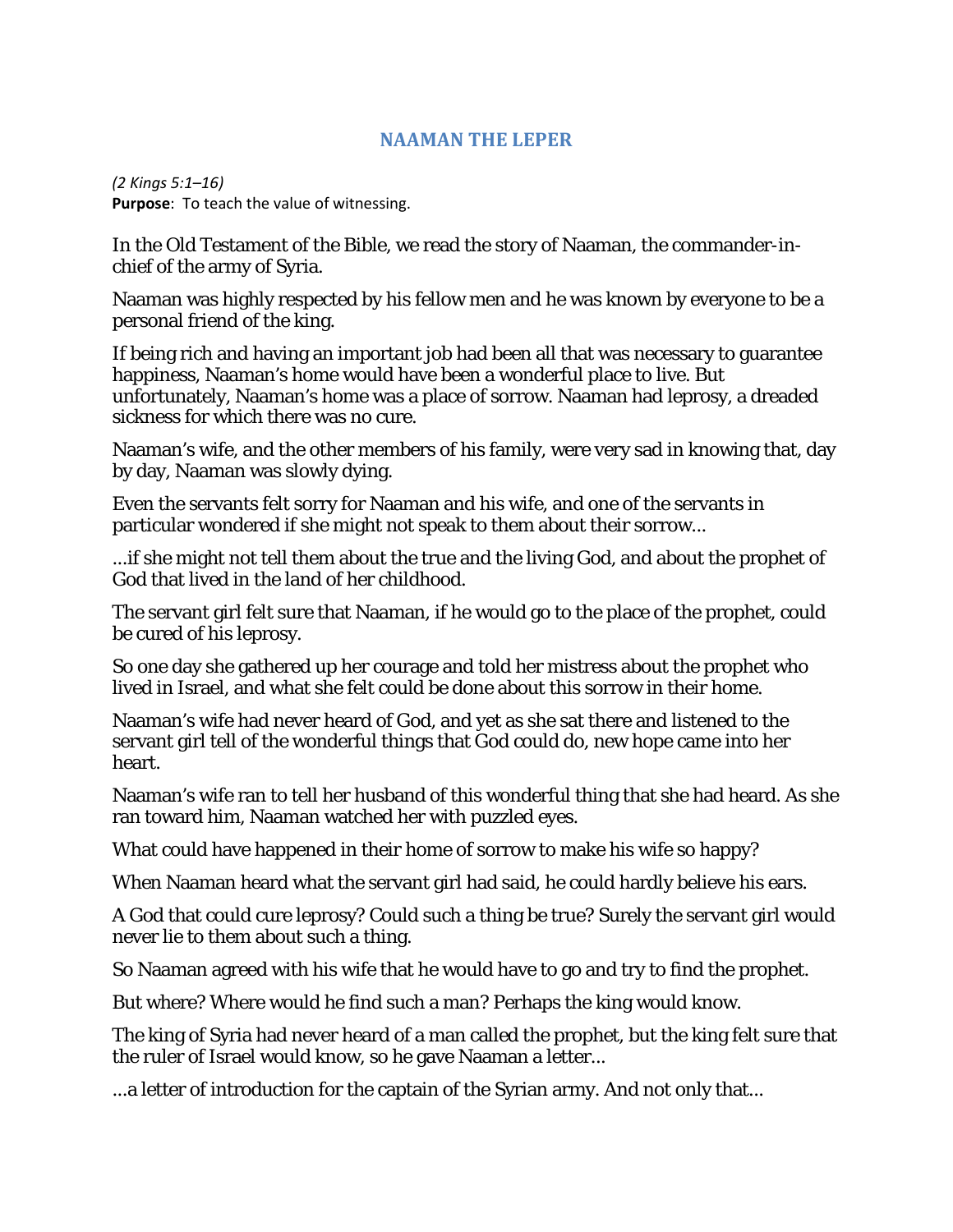...the king saw to it personally that a royal gift was prepared for whomever it might be that could cure Naaman of his dreaded disease.

The king did everything humanly possible to show Naaman how much he thought of him...

...to indicate to his commander-in-chief that his only wishes were for his speedy recovery.

It was a long journey, but finally Naaman arrived at the palace of King Jehoram, the ruler of the land of Israel. And before long...

...Naaman was standing before the king. An important person like the captain of the Syrian army wasn't someone to keep waiting.

The king opened the letter of introduction and started to read, *"Now when this is come unto thee, behold I have herewith sent Naaman my servant to thee, that thou mayest recover him of his leprosy."*

Leprosy! Why, the king would hardly believe his eyes.

The ruler of Israel was suddenly very much afraid. His hands started to shake. And yet he knew what a mistake it would be to let these strangers see how upset he was.

So the king asked for time to...uh...consult with his advisors on this matter of great importance.

But the moment the strangers had left the throne room, the king tore his clothes to show how upset he was, and he wailed and he moaned, and he cried out:

*"Am I God? Can I cure a man of his leprosy?*

*"I know,"* the king said, *"the Syrians are trying to start a quarrel! That's the meaning of this."*

The wise men of the kingdom studied the problem and tried their very best to find the answer. But because the letter had failed to mention the prophet, and because the king and his men were not right where God was concerned, their problem was without an answer.

What were they going to do? One thing they knew...

Naaman was to be shown every courtesy while he was there. He was to be given the best of everything. But all of this delay puzzled Naaman.

Why should the king have to consult with his advisers?

The king was pondering the same problem, when lo and behold, a servant came to the king with a message concerning Naaman.

Elisha the prophet had heard about Naaman's visit to the king, and the message was a request that Naaman be sent to him so that the Syrians would know there was a true and a living God.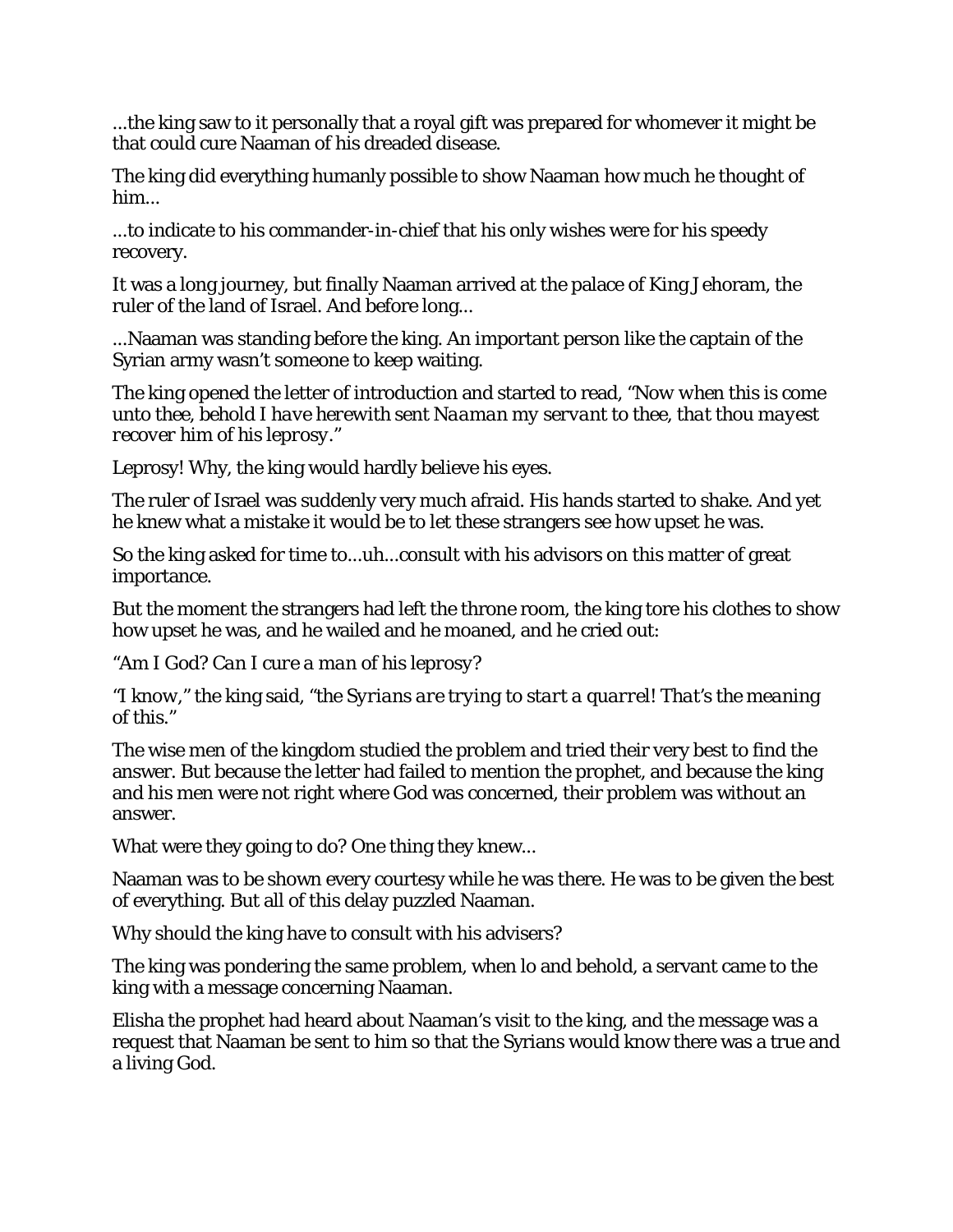The king, needless to say, was very happy to be relieved of his problem. Naaman was to be shown to the place of the prophet at once.

And as the caravan left the royal palace, Naaman became more and more excited about being healed, about being well again.

But when they arrived, they found themselves standing in front of a place such as a poor person would live in, and that bothered Naaman.

He was also bothered by the fact that no one was outside to meet him. After all...

He was the captain of the Syrian army!

Two of his men rode forward and shouted for someone to come out and meet their leader.

But inside the house, an old man continued talking to his servant. Elisha was telling his servant what was to be said to Naaman. And when he had finished...

...the servant went out to tell Naaman that if he would go to a certain river, the river Jordan, and wash himself seven times, he would be completely healed of his leprosy.

A river? Go wash in a river? These people were making fun of him. And besides, were not the rivers of Damascus more beautiful than the dirty, muddy Jordan?

They couldn't do this to the captain of the Syrian army.

He ordered his men to leave at once. But some of the men that were with Naaman tried to reason with him about it.

They reminded their leader that had he been told to do a difficult thing, he undoubtedly would have tried to do it. Why not do as the servant had said?

And Naaman knew in his heart that his men were right. If he was going to be helped by God, he must be willing to believe and obey.

So Naaman and his men made their way to the river Jordan.

But even as he waded into the water, Naaman was probably thinking, "Why is it all so easy? It might be just a foolish waste of time." But at least...

...his servants would have to say that he had done as he was told.

Six times Naaman went down into the water and his body remained the same.

When Naaman went down for the seventh time, the men on the bank moved forward. Was it possible for their captain to be healed? Was there a God that could do such a thing? And when Naaman came up out of the water...

...his shouts of praise gave them their answer, "My leprosy! It's gone!"

Oh, what a wonderful time it was. Naaman lifted up his head and sang for joy. In spite of the weakness of his faith, God had healed his body!